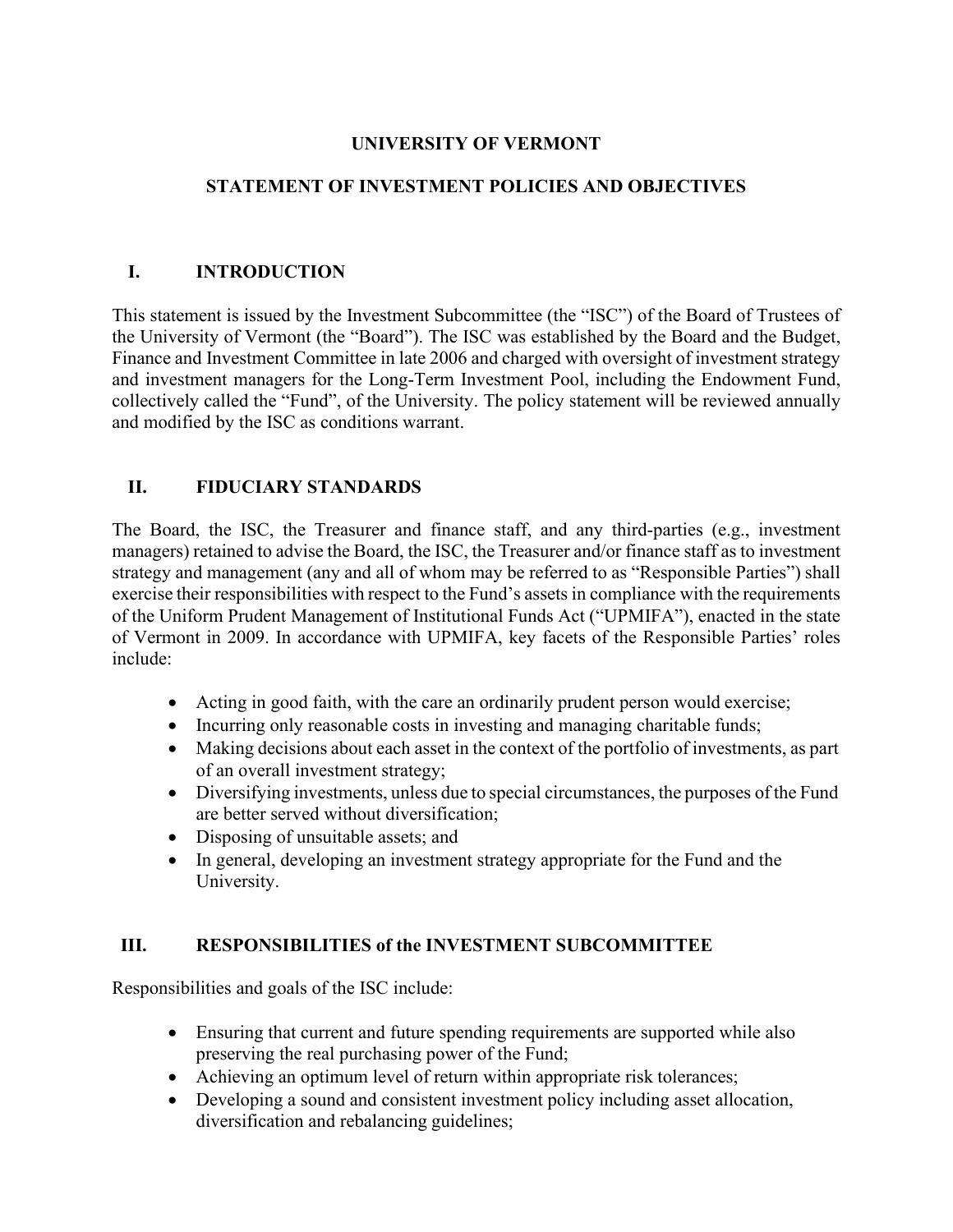- Selecting and maintaining qualified investment managers and advisors;
- Monitoring and evaluating results to ensure that policy guidelines are being adhered to and that policy objectives are being met; and
- Taking action under appropriate circumstances to discharge an investment manager or advisor for failing to perform in terms of stated expectations.

The ISC is authorized to delegate certain responsibilities to staff to assist in properly meeting the overall responsibilities as outlined above.

# **IV. CONFLICT OF INTEREST POLICY**

In addition to the responsibilities set forth in the Board of Trustees' Conflicts of Interest policy, it is the responsibility of the ISC members to disclose to the ISC Chair any situation in which there may be reasonably construed to be a perceived or actual conflict of interest. The ISC Chair will work with the members to determine an appropriate response.

The ISC will generally not consider investments in funds directly managed by a member of the ISC. In addition, a member of the ISC employed by an investment or other firm that provides services to the Fund will recuse him/herself from all discussions and votes on existing or potential investments or other services managed or provided by that firm. The ISC recognizes, however, that certain exceptions to this policy may be appropriate. Such exceptions will be made only upon a majority vote of the disinterested members of the ISC.

In the event that the ISC is considering an investment in an access-constrained investment opportunity, any ISC member wishing to invest for his/her own benefit in such an opportunity shall notify the ISC Chair in writing.

#### **V. MORAL, SOCIAL AND ETHICAL CONSIDERATIONS IN INVESTMENT STRATEGY**

The University Statement of Investment Policies and Objectives requires the Board, the Investment Subcommittee (ISC) of the Board Budget, Finance and Investment Committee, the Treasurer, and third parties such as investment managers, to exercise their responsibilities with respect to the Long-Term Investment Pool, including Endowment Fund assets, in compliance with the requirements of the Uniform Prudent Management of Institutional Funds Act ("UPMIFA").

Achieving the Financial and Investment Objectives of the Fund is essential to provide resources to fulfill the institutional mission of the University. The core responsibility of the ISC is to achieve the Financial and Investment Objectives of the fund in a manner consistent with the requirements of UPMIFA and prudent fiduciary practices.

The primary objective of achieving the Financial and Investment Objectives of the Fund does not preclude consideration of moral, ethical and social criteria in selecting investments or participating in shareholder resolutions that address moral, ethical or social issues. However, the core responsibility of the Board is to steward University assets in a manner consistent with prudent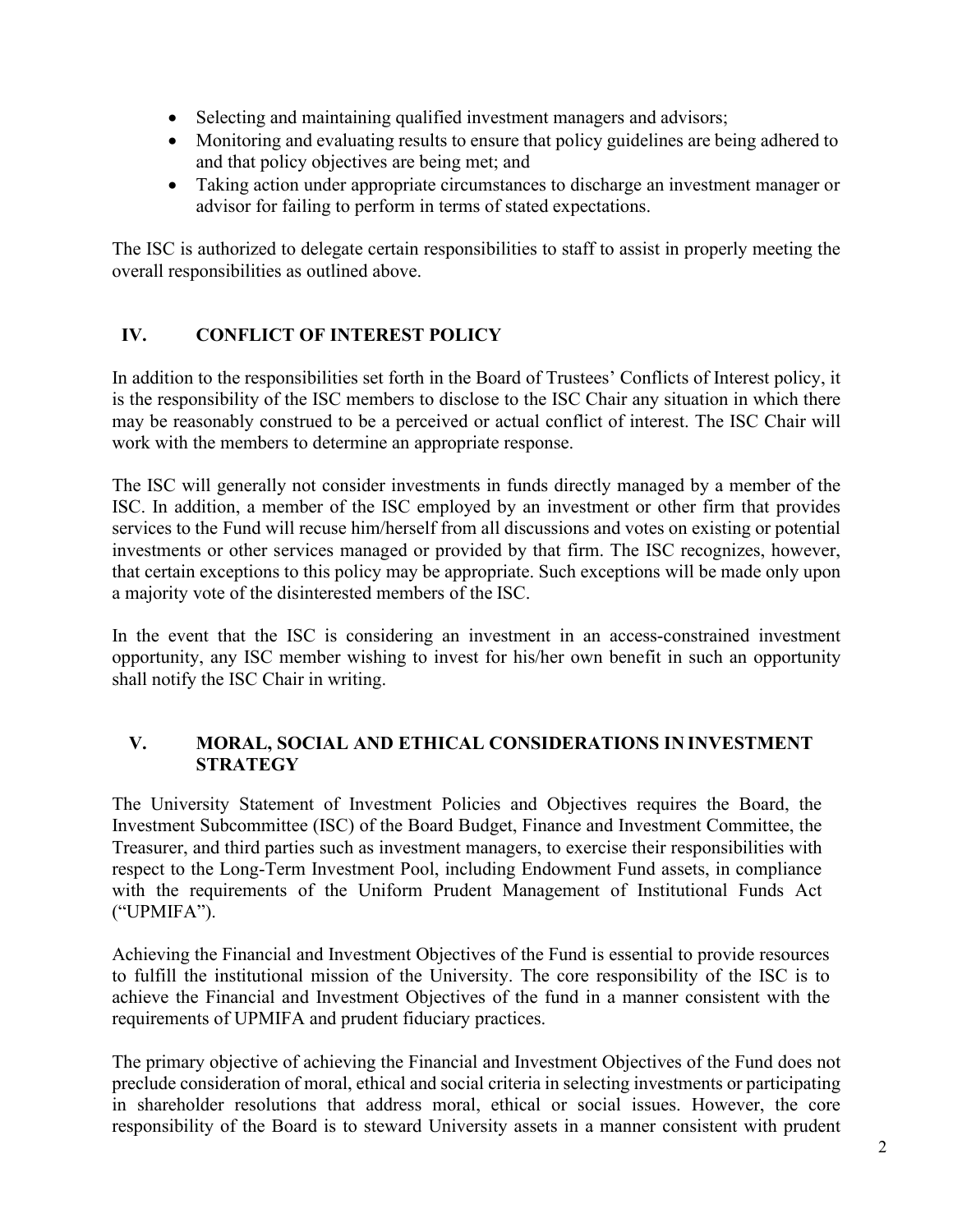fiduciary practices.

Restrictions on the portfolio made via Board of Trustee resolutions, such as the Resolution on Socially Responsible Investing, may be found on the University of Vermont website [\(https://www.uvm.edu/trustees/resolutions\)](https://www.uvm.edu/trustees/resolutions).

# **VI. FINANCIAL & INVESTMENT OBJECTIVES**

The overall financial objective of the Fund is to provide a stable and consistent level of ongoing support for the University's programs through a reasoned spending policy consistent with preserving and enhancing the real (i.e., inflation-adjusted) purchasing power of the Fund over time.

The primary long-term investment objective of the Fund is to attain a real total return<sup>[1](#page-2-0)</sup> (net of investment management fees) that exceeds the amount being distributed for spending and administration, currently set at 5.50%. This will be measured over the long term, capturing a full market cycle, as it is unlikely that the Fund's return will meet or exceed the spending rate in each individual year. Other important investment objectives are to achieve annualized returns in excess of the strategic policy portfolio blended benchmark (defined herein), measured over a full market cycle; and to outperform the median return of a pool of endowment funds of similar size with broadly similar investment objectives and policies.

# **VII. ASSET ALLOCATION**

The policy portfolio for the Fund is a target or set of investments, based on long-term return, risk and correlation assumptions that balance the organization's need for liquidity, preservation of purchasing power, and risk tolerance. The ISC, with input and assistance from staff and external advisors, shall periodically examine the policy portfolio targets and consider adjustments to the asset allocation as may be appropriate (for example, due to a material change in the capital market assumptions). Changes to the policy portfolio targets will be reviewed and approved by the ISC and presented to the Budget, Finance and Investment Committee and the Board, as necessary.

In addition to being diversified across asset classes, the Fund will be diversified within each asset class. This will provide reasonable assurance that the performance of any single security, issuer or class of securities, or active manager will not have a disproportionate impact on the total Fund performance.

The most current asset allocation/strategic policy portfolio for the Fund is attached as **Appendix A.**

<span id="page-2-0"></span><sup>&</sup>lt;sup>1</sup> Real total return is the sum of realized and unrealized capital appreciation (or loss) and current income in the form of dividends and interest, adjusted for inflation as measured by the Consumer Price Index.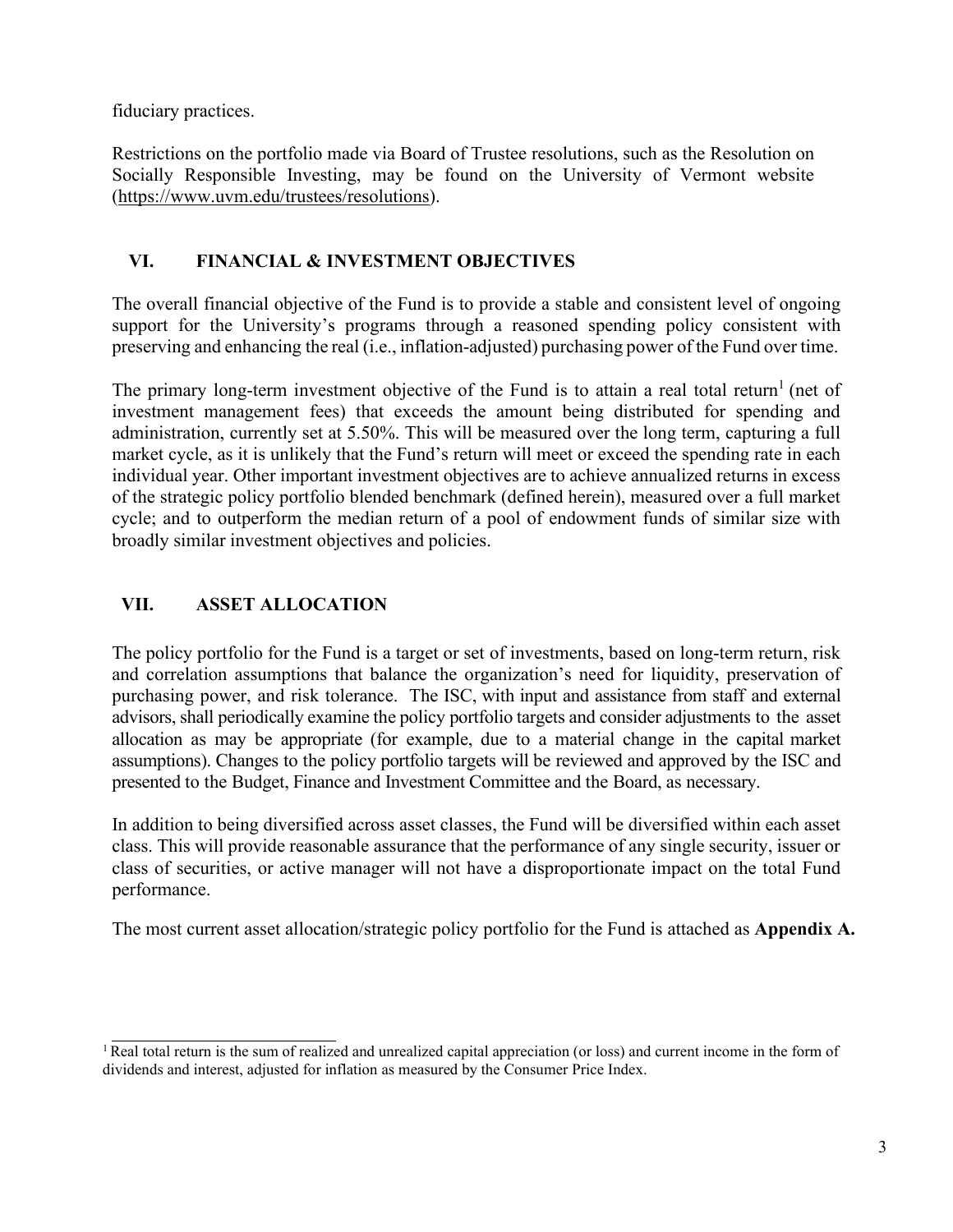## **VIII. REBALANCING**

The Fund's actual asset allocation will be monitored monthly and reviewed by the ISC at its regular meetings relative to established policy portfolio targets and allowable ranges. Adjustments may be constrained by practical limits with respect to liquidity and transaction costs, but rebalancing efforts will be made as practicable. Cash flow in or out of the Fund may create an opportunity to shift the allocation closer toward policy targets. The ISC may at times authorize investments in new or developing asset classes that are not part of the strategic policy portfolio at the time of their adoption, with the intention of revising the policy portfolio shortly thereafter.

#### **IX. PERFORMANCE EVALUATION, BENCHMARKS, and ASSET CLASS CHARACTERISTICS**

The performance objectives for the Total Fund, each asset class and each manager are outlined below, with the purpose of establishing specific parameters for regular and ongoing review. While performance is measured over both short- and long-term periods, the focus and emphasis of performance evaluation is on longer time periods as represented by a full market cycle.

## *Total Fund*

There are a number of different benchmarks for assessing performance at the Total Fund level:

**Policy Index** – this custom benchmark compares the total return of the Fund to a blended benchmark based on applying the target policy weights of each underlying asset class to the performance of the asset class benchmarks. The individual asset class benchmarks are discussed in the next section.

**Actual Index** – this benchmark is composed of the current allocations for each of the underlying composite asset classes weighted against the corresponding returns of their respective benchmarks.

**Undiversified Benchmark** – this simple market benchmark helps the ISC evaluate the value added from a sophisticated investment program versus a portfolio that could be easily replicated through investment in index funds.

**NACUBO-TIAA Study of Endowments (NTSE)** – a universe of over 700 institutions, a broad peer universe against which the ISC compares the Fund's return. In addition to this specific annual study, the ISC may also compare the Fund's results to other relevant institutional investor comparisons.

#### *Asset Classes & Managers*

Each manager will be expected to outperform (net of fees) a benchmark that is appropriate based on the asset class and style of the manager, over a full market cycle. Performance results will be reviewed with the ISC at its regular meetings and in an interim period when there is a major event (personnel change, for example) at the firm. The manager will be evaluated on long-term performance so that shorter-term failure to meet the benchmark target returns is not an automatic basis for manager termination.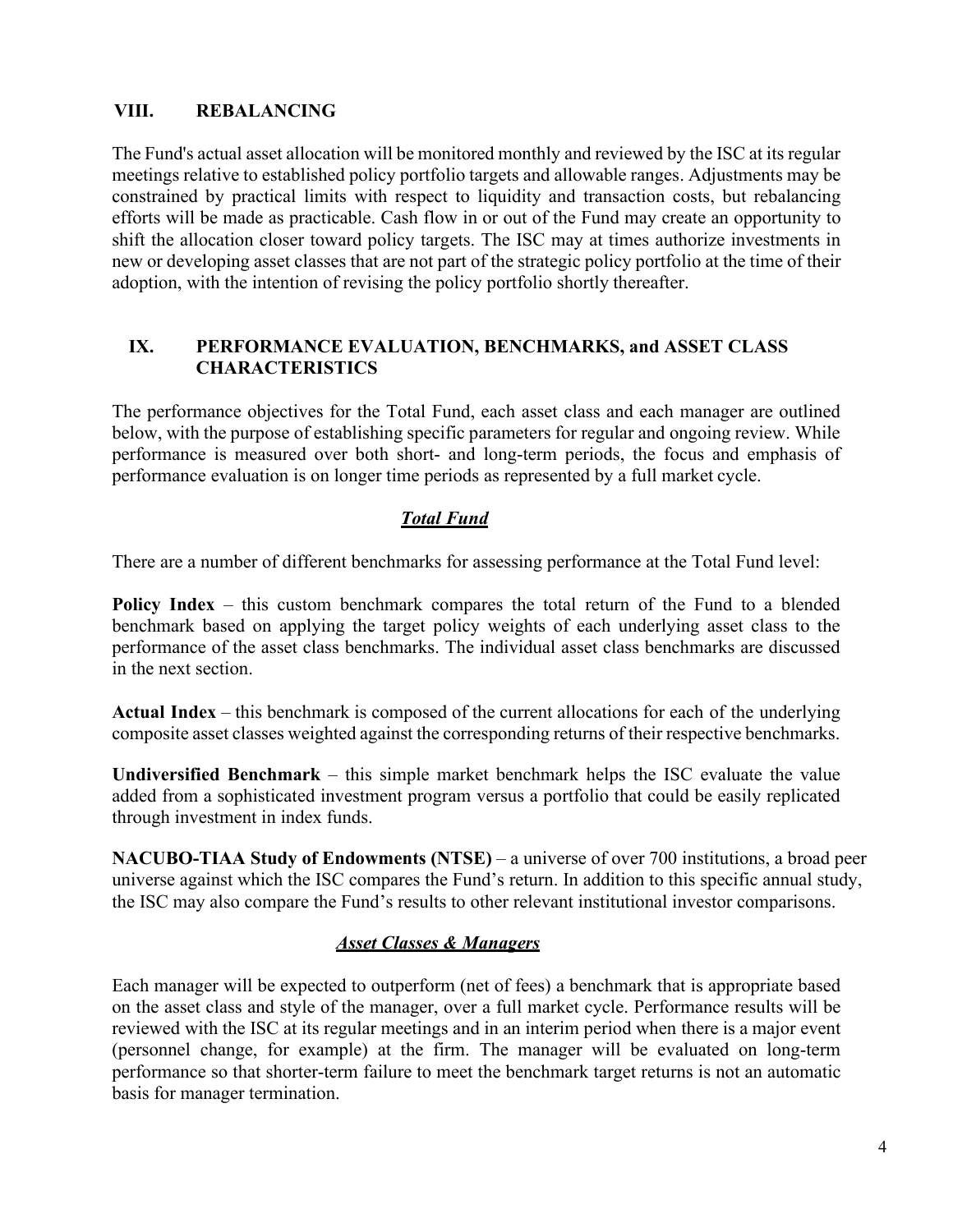Due to the broad nature of the asset classes and the unique style of managers, it is important to note that the specific benchmark of the individual manager may not necessarily be the same as the benchmark for the particular asset class composite as defined below. For example, the Public Global Equity benchmark is MSCI ACWI but US equity managers, for example, will be compared to an appropriate US equity benchmark.

| <b>Asset Class</b>          | <b>Market Index Used in</b><br>Policy Index <sup>2</sup>         | <b>Underlying Investments</b>                                                                                                                                                                                                                                                                                                                                                                             |  |
|-----------------------------|------------------------------------------------------------------|-----------------------------------------------------------------------------------------------------------------------------------------------------------------------------------------------------------------------------------------------------------------------------------------------------------------------------------------------------------------------------------------------------------|--|
| <b>Public Global Equity</b> | MSCI AC World Index (Net)                                        | Portfolios are expected to focus on<br>public global, US, international<br>developed, and/or emerging markets.                                                                                                                                                                                                                                                                                            |  |
| Marketable<br>Alternatives  | Hedge Fund Research Inc. (HFRI)<br>Fund of Funds Composite Index | Investment mandates may include:<br>multi-strategy arbitrage, event<br>arbitrage, distressed securities,<br>credit/capital structure arbitrage and<br>long/short equity investments in<br>global markets.                                                                                                                                                                                                 |  |
| <b>Private Investments</b>  | MSCI ACWI, lagged                                                | This asset class includes private<br>investment strategies of all types,<br>including but not limited to buyouts,<br>venture capital, secondaries,<br>distressed, real estate, private energy,<br>and similar strategies. Market values<br>and return information is lagged by<br>one quarter, or more, as the<br>underlying investments are not<br>readily valued at the close of the<br>latest quarter. |  |
| <b>Fixed Income</b>         | Bloomberg Barclays U.S.<br><b>Aggregate Bond Index</b>           | Holdings may consist of U.S.<br>Treasury, U.S. government/agency,<br>asset-backed, and corporate credit<br>securities.                                                                                                                                                                                                                                                                                    |  |
| Cash                        | Self-benchmarked                                                 | Cash and cash equivalents                                                                                                                                                                                                                                                                                                                                                                                 |  |

<span id="page-4-0"></span><sup>2</sup> Indices used in Policy Index are effective as of February 5, 2022.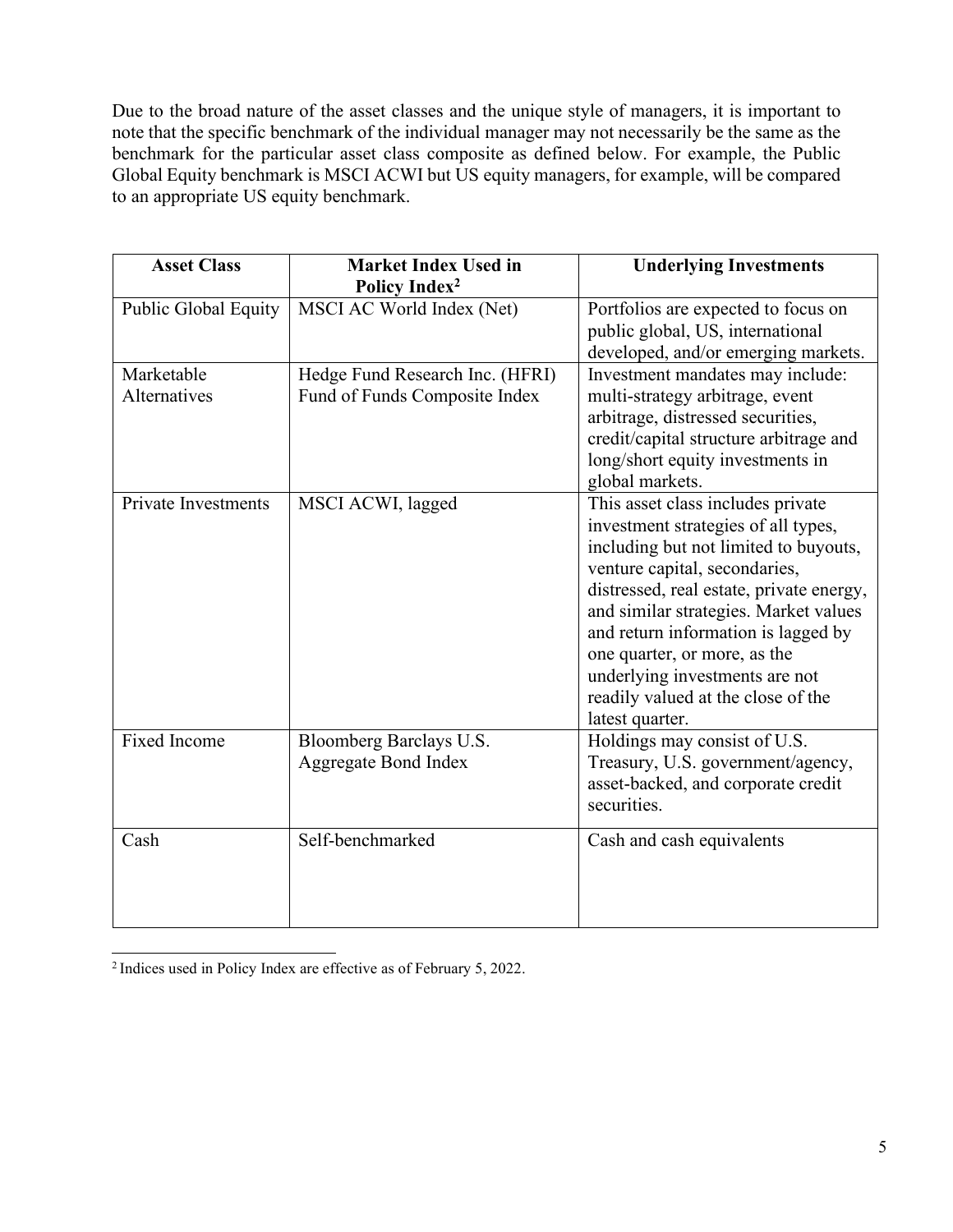Individual manager accounts will be monitored for consistency of each manager's investment philosophy and process, return relative to objectives, investment risk as measured by asset concentrations, exposure to extreme economic conditions, and market volatility. In the broadest sense, the monitoring process is intended to confirm that the reasons the manager was initially retained still hold true.

## **X. MANAGER GUIDELINES**

Investment managers will be hired for a specific skill set, and the resulting investments will be made either through separately managed accounts or pooled vehicles. Each manager of a separate account will adhere to the firm's stated philosophy and investment strategy. Where investments are in commingled funds, mutual funds, off-shore funds or limited partnerships, the permissible investments are governed by the appropriate fund prospectus or offering memorandum. Some of these products permit the use of derivatives for certain investment strategies and in instances where a manager has demonstrated skill in effectively utilizing these instruments. For example, they may be used in reducing risk or replacing positions to gain flexibility and efficiency.

## **A. MANAGER REPORTING**

Each investment manager of marketable assets will provide monthly portfolio valuations and total return net of all commissions and fees. On a quarterly basis, managers will report current holdings at market value, and purchases and sales for the quarter. Traditional marketable managers with whom UVM is invested through a separate account may be required to reconcile records of holdings, transactions, and dividend/interest income with the Fund's custodian on a periodic basis. Specialty managers (who manage hedge funds and non-marketable partnerships) will report on portfolio details with as much transparency as possible. Each of these managers will provide annually their most recent audited financial statements, which include the basis of accounting and the auditor's opinion. In addition, each specialty manager will disclose its respective valuation policies and procedures on an annual basis.

Regular communication from all managers concerning investment strategy and outlook is expected. The ISC will regularly review a Watch List that is maintained to highlight managers' relative performance when it is outside the normal range or expected returns, new organizational issues, and/or any significant changes in strategy that raise concerns. Additionally, managers are required to inform the University of Vermont of any significant change in firm ownership, organizational structure, professional personnel, or fundamental investment philosophy. Managers will also send a copy of their form ADV to the University at least annually.

#### **B. PROXY VOTING GUIDELINES**

University of Vermont's Endowment Accountant votes the shareholder proxies.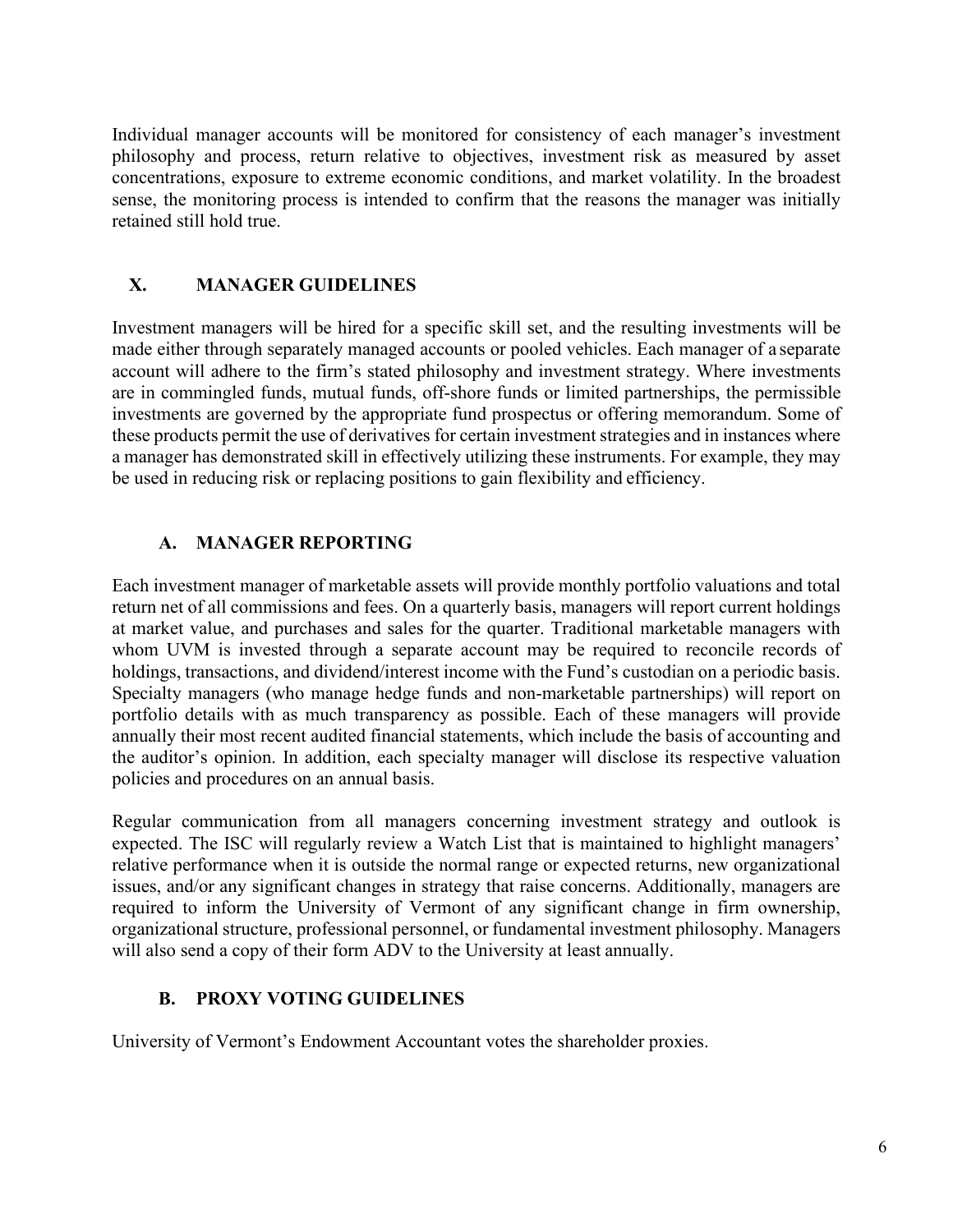#### **C. GUIDELINES FOR TRANSACTIONS**

As a general guideline that should apply to all assets managed, transactions should be entered into on the basis of best execution, which is interpreted normally to mean best realized price.

*Adopted by the Board of Trustees on February 5, 2011, to replace the former "Statement of Investment Objectives and Policies," as revised most recently on November 11, 2006. Approved as revised by the Board of Trustees: February 9, 2013 Approved as revised by the Board of Trustees: February 8, 2014 Approved as revised by the Board of Trustees: February 6, 2016 Approved as revised by the Board of Trustees: February 3, 2017 Approved as revised by the Board of Trustees: May 19, 2018 Approved as revised by the Board of Trustees: October 27, 2018 Approved as revised by the Board of Trustees: May 18, 2019 Reaffirmed by the Board of Trustees: May 15, 2020 Approved as revised by the Board of Trustees: February 5, 2021 Approved as revised by the Board of Trustees: June 4, 2021 Approved as revised by the Board of Trustees: February 5, 2022*